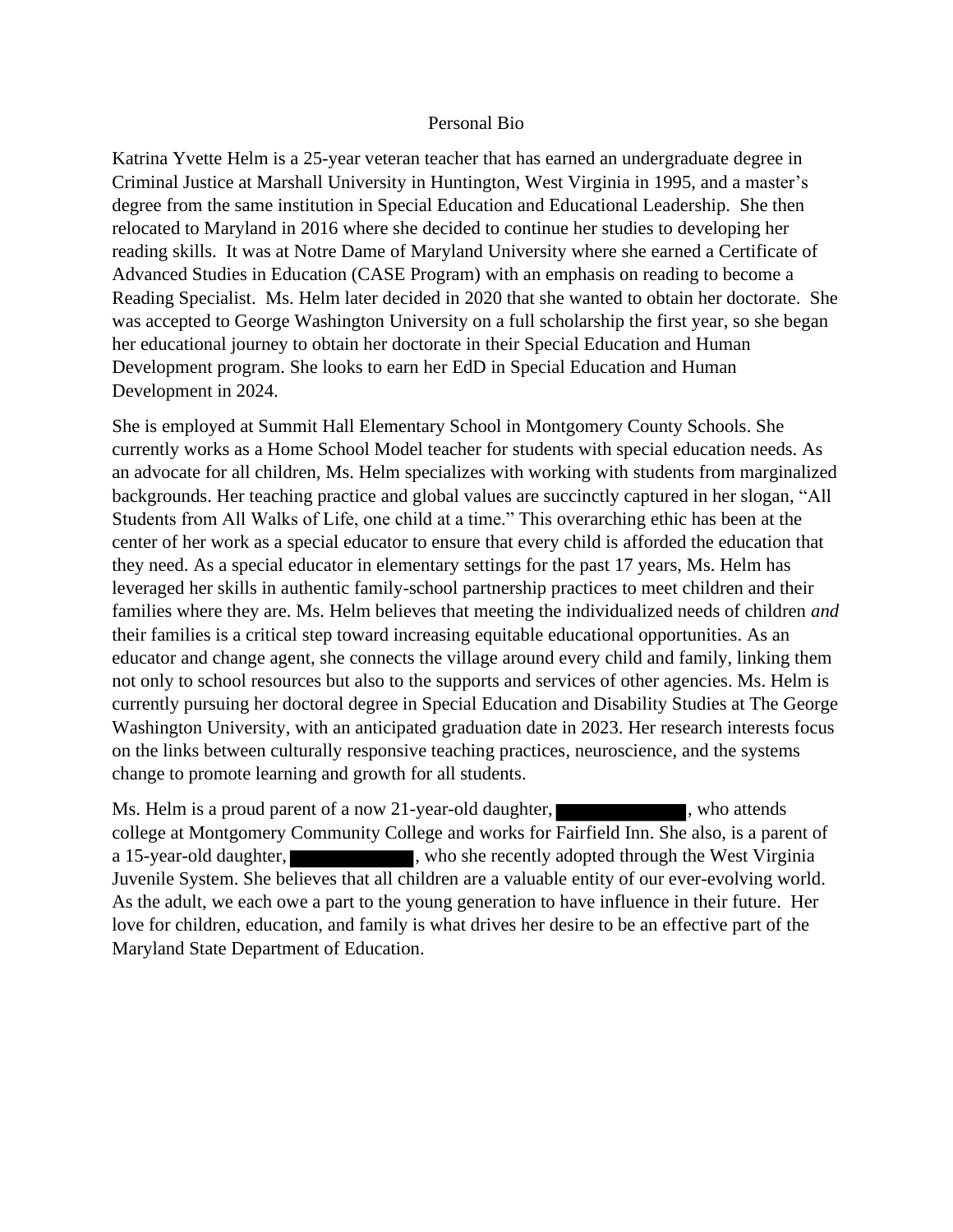## **Katrina Y. Helm**

=================================================================================

#### **Qualifications**

- Fully credentialed educator in the state of West Virginia
- Master's degree in Special Education/ Educational Leadership/Advanced Education
- Years of experience working with government agencies in school improvement
- Certification in Administration (Administration I and II)
- 2 Years in Leadership Academy training (observed and worked with principals in schools)
- Advance Professional Certification (Maryland State Department of Education)

#### **Education**

Marshall University – Huntington, West Virginia Notre Dame of Maryland University (2019) **B.A. Criminal Justice** (1995) **M.A. Advance Studies** (Reading Specialist) **M.A. Special Education** (B.E.D.) (1998) George Washington University (2023) **Administration Certificate** (2016) **Special Education and Policy**

#### **Experience**

*Montgomery County Schools-Gaithersburg, Maryland* **August 2021 to present** *Summit Hall Elementary School, Home School Model Special Education Teacher*

Providing special education skills, strategies, and techniques to students in 4<sup>th</sup> grade who exhibit educational deficits in reading, writing, and mathematics. Providing small group instruction in reading and mathematics to special education students. Analyzing student data to determine appropriate needs and interventions for students. Providing case management for students in special education within the general education setting. Collaborating with parents, staff, and administration regarding services for family and students. Reviewing student data who are in need of interventions.

*Montgomery County Schools- Silver Spring, Maryland* **August 2018** August 2021  *Fairland Elementary School, Special Education Teacher- Emotionally Disturbed*

An integral part of the school's leadership team. Taught students in grades  $4<sup>th</sup>$  and 5th all subject areas. Created lesson plans for diverse needs. Oversaw the daily needs of the classroom and Special Education Program. Prepared for weekly meetings with Special Education staff and alternate meetings with the 4<sup>th</sup> grade team. Focused on curriculum study to align with Common Core standards and student needs in general education setting. Co-taught with the 4th grade reading teacher. Collaborated on daily lessons and routines in the classroom. Provided daily classroom management with paraeducators.

### *Baltimore County Schools-Windsor Mill, Maryland* August 2016 to August 2018 *Windsor Mill Middle, Reading Special Education Teacher*

Taught middle school students that have difficulty with their reading skills the foundational skills of reading. Evaluated students' current skills and data to create effective goals to help the students move forward and gain the valuable knowledge in reading to help them become more successful in the 21<sup>st</sup> century. Created Student Learning Outcomes to aid in schoolwide goals and objectives of school improvement.

*U.S. Attorney's Office-Charleston, West Virginia* August 2012 to February 2016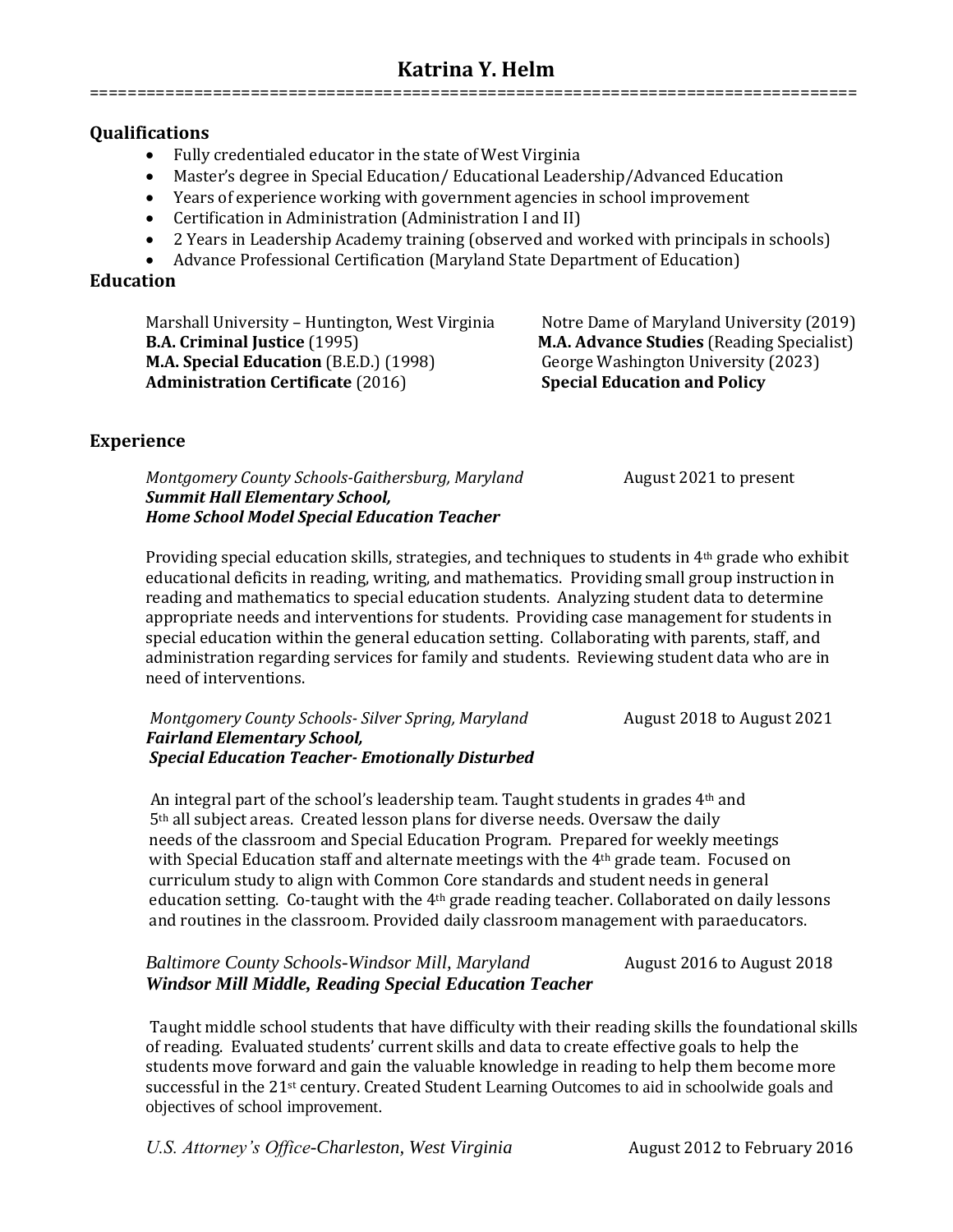#### *Handle with Care Facilitator*

Played an instrumental role in helping the school develop trauma sensitive interventions for students exposed to trauma and violence; Presented to teachers/administrators about how to create trauma sensitive schools and the benefits to students.

#### *Kanawha County Alternative School - Charleston, West Virginia* February 2011 to June 2012 *Special Education Specialist*

Oversaw special education program; Reviewed files and set up meetings for students to return to home school; Participated in Individual Education Plan meetings when needed; Established a rapport with students and discussed their plans; Coordinated with home schools to assure students' needs and deadlines were met; Supervised special education teachers to review student's work, Individual Education Plans, and assessed the students' strengths and weaknesses.

#### *Kanawha County Schools – Charleston, West Virginia* August 2007 to July 2016 *Special Education Teacher*

Created daily lesson plans to meet the individual needs of each student; Used assessment data to plan curriculum and assess learning; Implement technology to correlate with class lessons; Counsel students on decision-making skills; Ensures education plan of each student is instituted accurately; Assisted the curriculum team with deciding appropriate curriculum for students; Professional Learning Community (PLC) Representative for Special Education; and Team Leader.

*Charlotte-Mecklenburg Schools – Charlotte, NC* August 2004 to June 2006 *Special Education Teacher*

Supervised daily lesson plans to meet the individual needs of the students; Implemented and created Individual Educational Plans and behavior plans to help the students become more successful; Communicated with families and other professionals regarding each student's progress; Incorporated daily social skill lessons within the classroom; and Completed quarterly and yearly assessments, as needed.

### **Professional Affiliations/ Leadership**

Teaching Assistant- Master's level course: Special Education- George Washington University, Summer 2021 Professional Development Schools Coordinator (PDS) - Charleston, WV, (2010-2016) Guest Lecturer - West Virginia State University, (March 2012) Educational Consultant - Charleston, West Virginia, (August 2008) -Center for Professional Development -Disney -State Department of Education Teacher Spokesperson (2016) - Handle with Care- Trauma Intervention Program

#### **Professional Trainer:**

#### **Trainer of trainer for Center for Professional Development in:**

- Respect and Protect (State Department consultant)
- Safe and Supportive Schools (State Department consultant)
- Policy 4373 (State Department consultant)
- School Improvement Specialist (Center for Professional Development)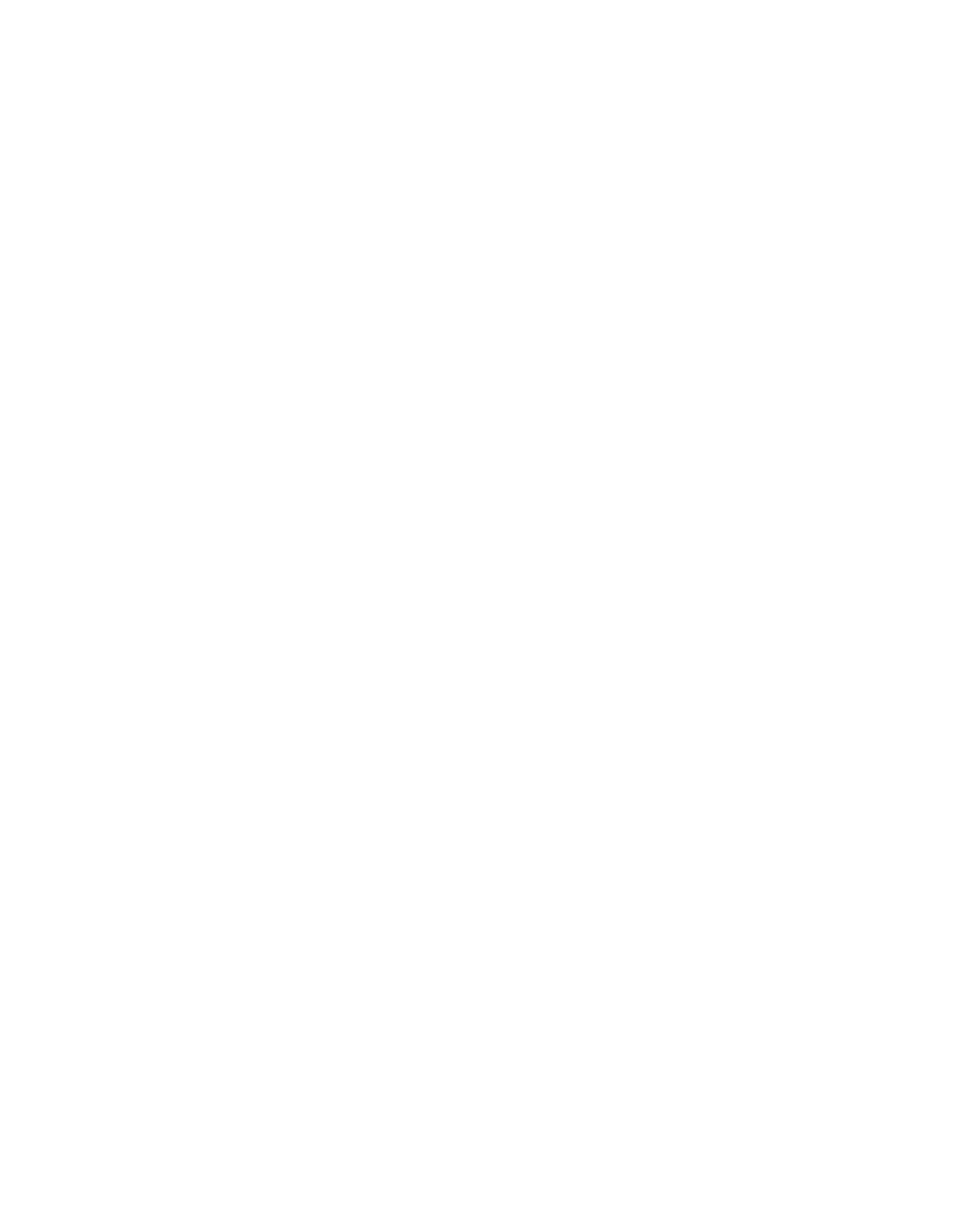#### Personal Statement

It has been my privilege to serve as an educator for over a quarter of a century with other educators, stakeholders in education, and school districts. During my tenure, I have advocated for students, educators, and been the voice of reason when districts needed additional supports and services to meet the needs of their students.

This journey has been one that has developed me to be an effective special educator that I hold myself to be today. It has also pushed me to stay educated, always alert of the changes in laws and policies for special education, while staying abreast of the messages from our unions and the various departments of education. Serving on the State Board of Education will afford me the opportunity to preserve effective 21<sup>st</sup> century teaching practices. However, while in education, I have voiced my concerns for all students and educators. Hearing their frustrations and thoughts of leaving education brought me to a realization that being a member of the State Department of Education affords me to be the liaison between educators and the State Department.

It is my philosophy a different set of lenses is needed to grow and understand the expectations, dilemmas, and setbacks within education. As a member of the state board, I understand that as an educator, I must be open-minded to learn and grow in the position. Although I have knowledge of educational concerns, I understand the importance of knowing the other side. Therefore, I must be teachable. I also realize that I provide the lens of the educator, the expertise, and experiences.

My experience allows me to add an equitable lens to the board. Maryland consists of diverse communities and therefore diverse perspectives and needs should be analyzed. My contribution as a member of the board is to provide those perspectives. To be an active member of playing a part in policy implementation from the perspectives of marginalized communities and educators helps to make the process well-rounded.

As a current educator and EdD. candidate, it has enabled me to view the needs of teachers of teachers from various perspectives. I have consistently shown the ability to collaborate with teachers and administrators to create effective outcomes. Being an EdD. candidate, has exposed me to the latest research and findings.

I am humbled for the opportunity to be considered for the Maryland State Board of Education teacher elect position. I am confident through rich collaboration with State Board officials we will mitigate learning loss, expand resources for local school systems, while working within the monetary restraints of our state budget. It will be my honor to represent all teachers in the great state of Maryland.

Thanks for your consideration,

KaTrina Y. Helm

Katrina Y. Helm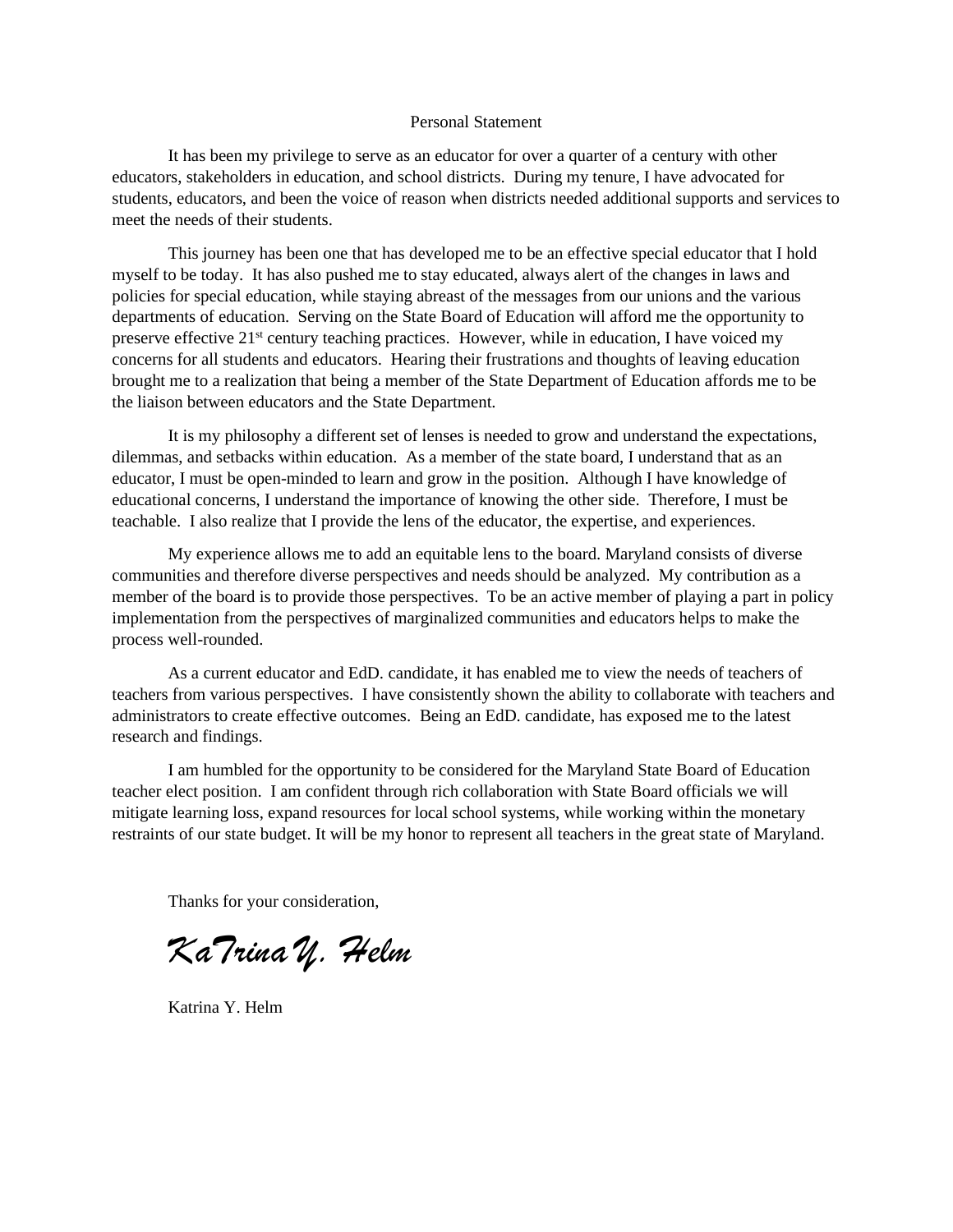January 30, 2022

Mohammed Choudhury, State Superintendent of Schools Maryland State Department of Education 200 West Baltimore Street Baltimore, MD 21201

Dear Mr. Choudhury:

I am pleased to recommend Ms. Katrina Helm for the position of Teacher Member of the Maryland State Board of Education. I have had the privilege to work with Ms. Helm professionally in a number of collaborative initiatives and she has proven herself as an innovative thinker, an ardent advocate for the students we serve, and someone who possesses extensive knowledge in multiple areas. One of her areas includes a thorough understanding of what defines a culturally responsive education. As a special education teacher, Ms. Helm seeks the most effective ways to create multiple entry points so students can enter a curriculum. By doing so, Ms. Helm creates a classroom environment conducive to all her students' success.

Ms. Helm listens with compassion and is open to alternate ideas. As an advocate for all students, she is a valuable well of knowledge. She is a warm demander and decisive. Ms. Helm's sense of humor can lighten the moment, especially in an awkward situation.

I recommend Katrina Helm for the Teacher Member of the Maryland State Board of Education. She will be an indispensable team member with her professionalism, creativity, and advocacy.

Sincerely,

Cianti Williams Staff Development Teacher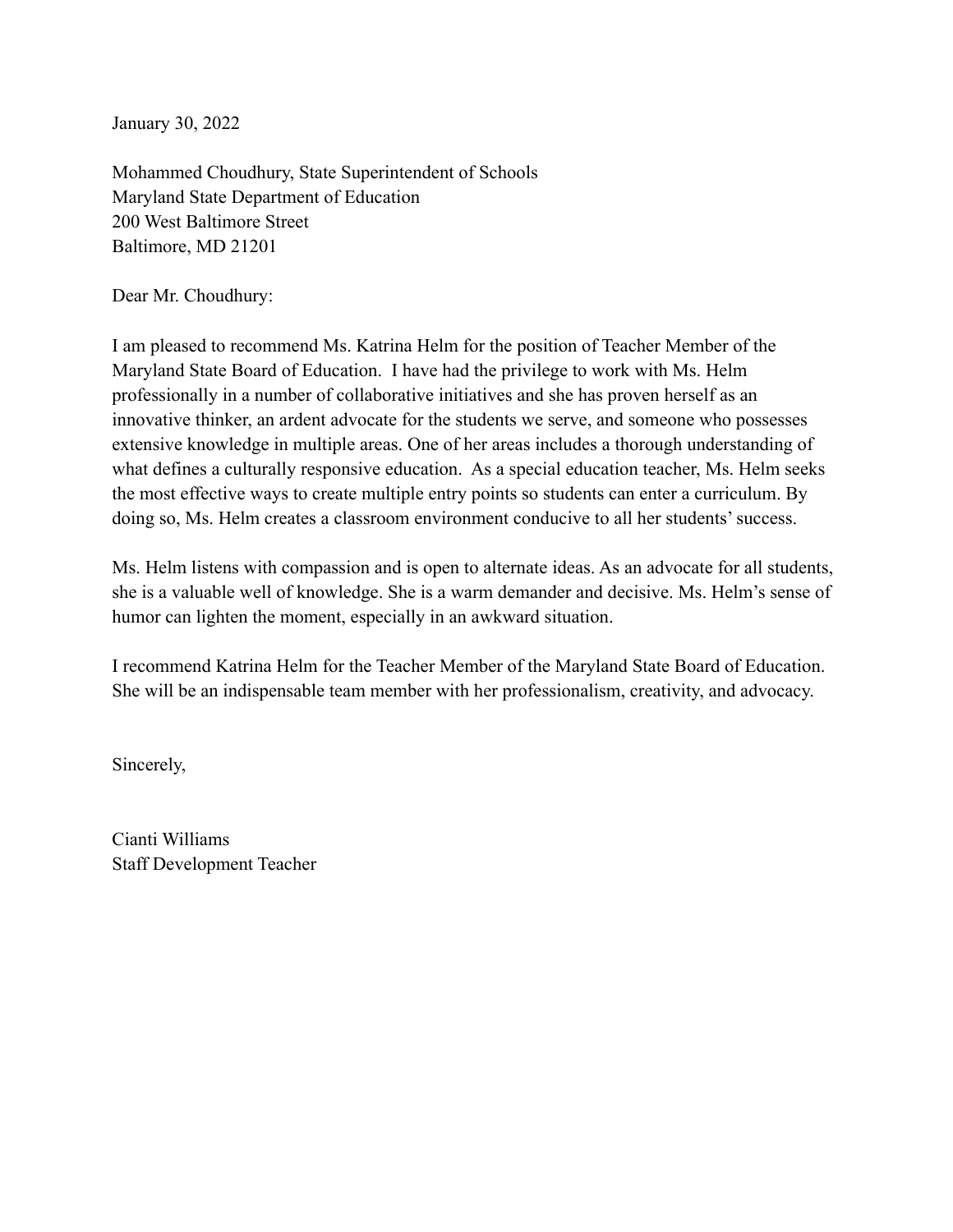

January 29, 2022 RE: Katrina Helm

Dear Reviewer:

 I am writing to recommend Ms. Katrina Helm to fill an educator's seat on the Maryland State Department of Education. I have known Ms. Helm for over two years. She came highly recommended when we were seeking tutoring support for my grandson who has special needs and needed assistance adjusting to middle school. Ms. Helm impressed us as a well-prepared educator, knowledgeable about the strategies to help students excel and skilled in working with a variety of students, especially those with special needs.

 She supported my grandson for these past two years, beginning with a comprehensive assessment of his reading and mathematical performance levels. Subsequent to her assessment, she provided suggestions to us for supporting him at home and she developed a plan to tutor him with the goal of increasing his reading comprehension level. In addition to working on his skill level, she established a productive relationship with him. This has been important to his growth, as he avoids interaction with others. We have seen tremendous growth in his reading skills, and attribute it, in great part, to her work with him. For example, he left sixth grade with a reading comprehension level at grade three. She worked intensively with him over the summer of 2021 and when he returned to school in the fall, his testing indicated that he had moved ahead by one grade level. Her focus with him includes developing reading and study skills, but also broadening his social skills.

 On a more general note, we have found Ms. Helm to be an outstanding professional educator, able to relate to the student, as well as the family. She is able to assess performance, plan intervention, implement educational strategies, and work with the family to determine how the student can be supported at home. In addition to her knowledge and skill for working with students, she is also aware of trends in education and policies impacting the lives of students. She is current on educational and community resources to support students, and she has a heart for her work. We greatly appreciate working with her and would love to see her representing educators on the Maryland State Department of Education. We are available to further discuss her qualifications and our recommendation.

Regards,

Virginia Germant

Virginia J Smith Grateful Grandmother